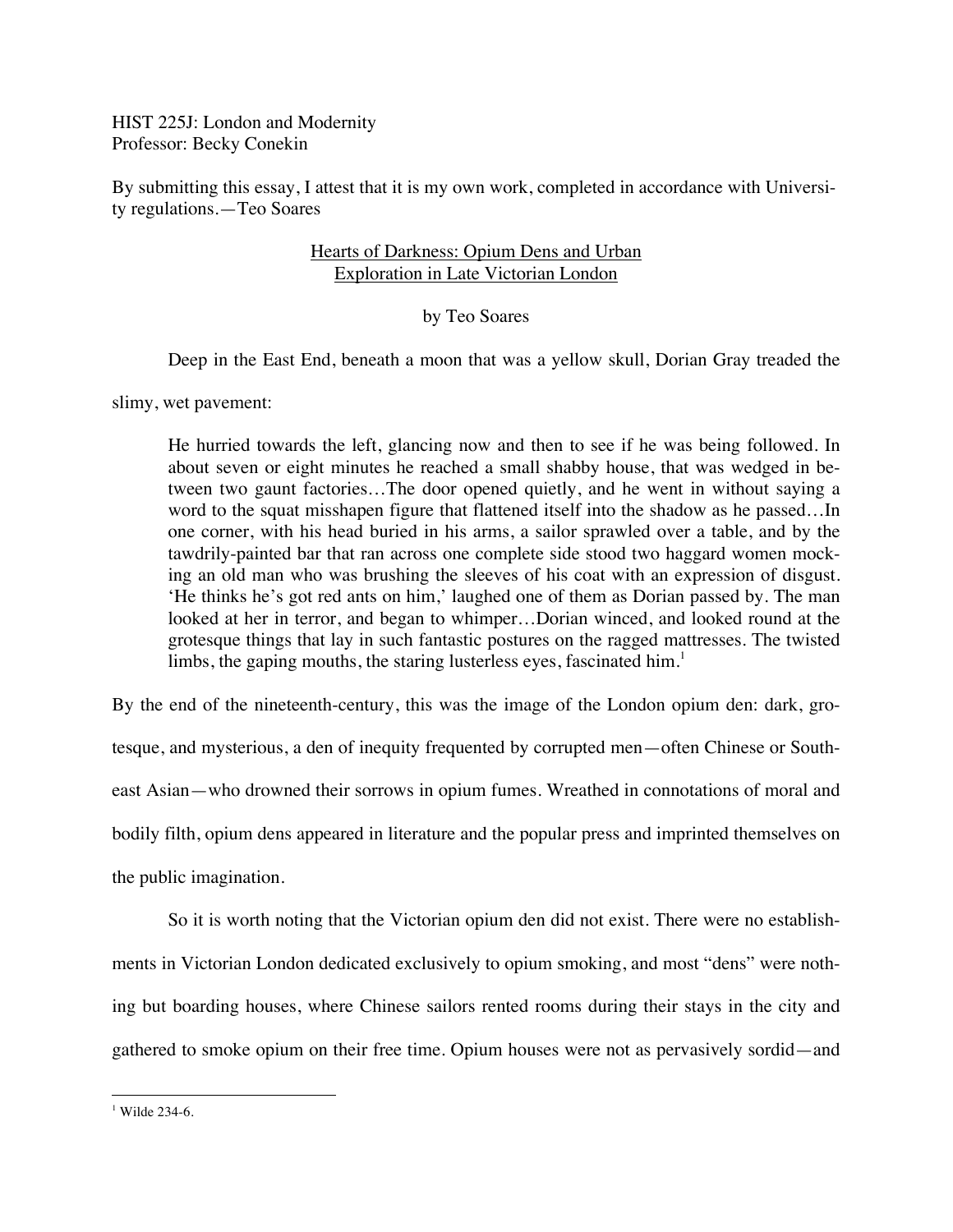the habit as viciously destructive—as their reputation suggests. Most opium houses were clean, and most opium smokers were hard-workers.<sup>2</sup>

To explain the disparity between the reality of Victorian opium dens and their representation, historians point to the anti-opium movement. Starting in 1874, a series of campaigns against the Anglo-Chinese opium trade highlighted the evils of the Chinese opium habit. Appealing to humanitarian considerations, advocates argued that opium was a powerful and crippling force in Chinese society, and demanded the end of British opium export to China. That rhetoric, in turn, heightened concerns about the opium problem at home and tainted the image of the London opium "den."<sup>3</sup> But opium dens also owe their reputation to another factor: a tradition of urban exploration and documentation that created a distance between observer and observed and allowed urban explorers to sensationalize their subjects.

#### "The Victorian Opium Den"

Knowledge of opium's narcotic effects dates back to at least 4,000 B.C., when Sumerians called the poppy the "plant of joy." The drug appears in the *Odyssey,* the *Aeneid*, Arab medical treatises, the *Canterbury Tales* and, famously, in Shakespeare's *Othello*: "Not poppy, nor mandragore/Nor all the drowsy syrups of the world/Shall ever medicine thee to that sweet sleep/Which thou ow'dst yesterday." From the early days of opium use, the line between recreational narcotic and medicinal remedy was blurred, and doctors liberally prescribed opiate mixtures against a wide range of ailments. Opium addiction, while known, was seldom discussed and widely accepted.<sup>4</sup>

<sup>2</sup> Berridge 200-202.

<sup>3</sup> Berridge 173-181.

<sup>4</sup> Berridge xxii-xxvi.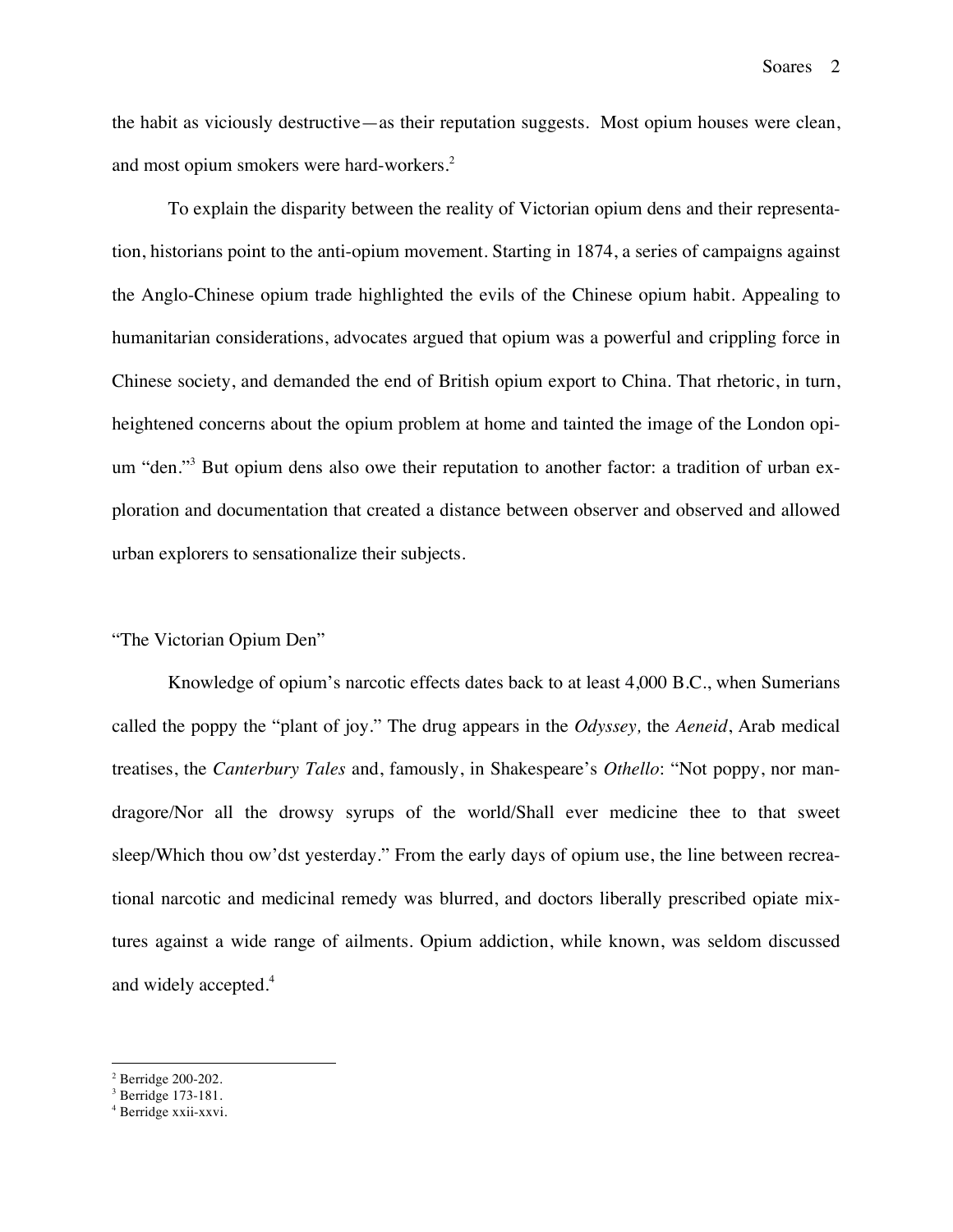In early-Victorian England, opium was a medical staple, taken against heart disease, bronchitis, ulcer, whooping cough, colitis, dysentery, gallstones, and diabetes, among other ailments.<sup>5</sup> Englishmen saw the drug as neither threatening, nor dangerous, but as a useful medicament, and opiates found their way into every household. They were sold in corner shops and high-street pharmacies, prepared as "opium pills...opium lozenges, compound powder of opium, opiate confection, opiate plaster, opium enema, opium liniment, vinegar of opium and wine of opium," and, most famously, a tincture of opium dissolved in alcohol, known as laudanum. For most of the nineteenth-century, opiate use remained a widespread, unobjectionable British habit.

Opium smoking, however, was a Chinese practice. Starting in the seventh century, Chinese traders bartered silks and silver for opium from Arab merchants. But the Arab-Chinese opium trade was relatively small, and opiate use was restricted to the Chinese upper class, who consumed the drug orally. Widespread opium smoking did not become a reality until the seventeenth-century, when "opium from the Middle East met the native American Indian pipe." Brought from the New World, the habit of tobacco smoking arrived in China around 1620 with European sailors. Around the same time, Dutch traders in Indonesia began to add pinches of opium to their tobacco pipes, under the belief that the practice would ward off malaria. That habit soon reached Chinese ports and, as opium became widely available thanks to European merchants, the tobacco-opium cocktail became wildly popular. When the Chinese emperor banned tobacco at the end of the seventeenth-century, the Chinese people began to smoke opium by itself, and a national habit was born.<sup>7</sup>

Arriving in England in the eighteenth and nineteenth-century, Chinese immigrants brought their peculiar opium habit to London. They settled in Stepney as early as the 1780s, but

<sup>5</sup> Berridge 226.

<sup>6</sup> Berridge 24.

<sup>7</sup> Booth 103-105.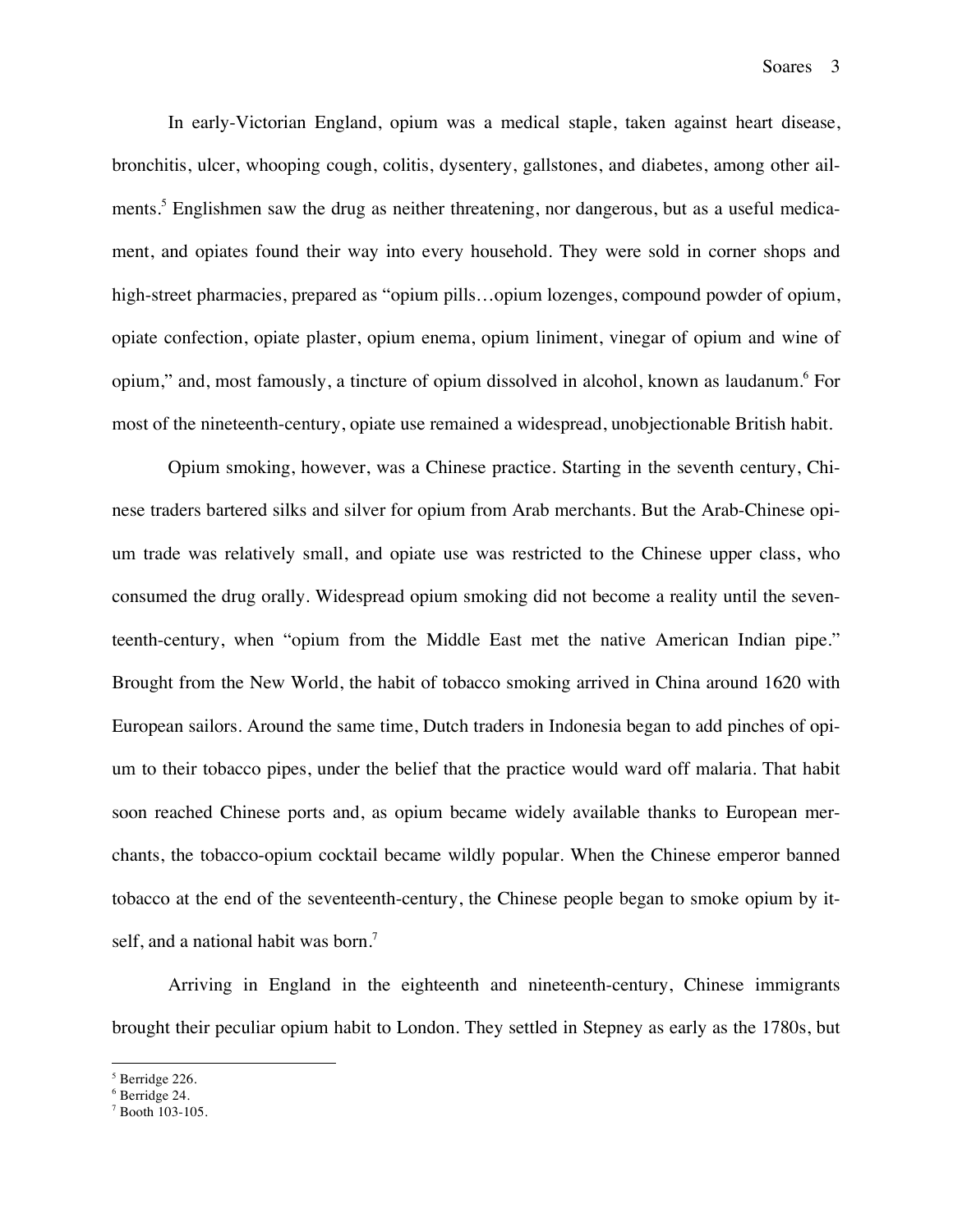their numbers remained low until the 1860s. In 1861 there were about 147 Chinese immigrants in the whole of England, but that number had grown to 665 by 1881. Almost all came to London, and most settled in the East End, in Stepney and Poplar. In addition to a permanent population, the British capital was temporary home to Chinese sailors, who rented rooms in the East End when their ships docked in London. From the middle of the nineteenth-century, the London Chinese were an "expanding yet curiously isolated alien community."<sup>8</sup>

In the East End, Chinese immigrants established London's "Chinatown," where they carried on many of their native cultural practices, including opium smoking. Despite their own opium habit, white Londoners developed a fascination with the Chinese practice. In the latter nineteenth-century, accounts of Chinese opium dens regularly appeared in the popular press and literature, veiled with overtones of mystery and moral depravity.

Contemporary newspapers offered periodic portrayals of opium dens in the East End, often phrased in condemnatory tones. "It is a Chinese who keeps this wretched hole where one can get intoxicated for a few coppers," writes a journalist in the *Leeds Mercury*, in 1868, describing an opium den in London.9 Of a large opium den in the East End, an 1882 *Pall Mall Gazette* reports, "On a festival, such as the celebration of a new year, it is packed so full of Chinamen—all smoking opium and all in a state bordering on the nude—that it looks like a Black Hole into which has been cast a crowd of helpless and half-unconscious prisoners." The Chinese opium habit was rendered as wretched and sub-human, whose depravity manifested itself in the smokers as well as the physical space where they congregated. Opium dens were reported to be filthy and unkempt: "Upon the wreck of a four-post bedstead (the posts of which almost met overhead, and from which depended bundles of shapeless rags), upon a mattress heaped with indescribable

<sup>8</sup> Berridge 195.

<sup>&</sup>lt;sup>9</sup> "An Opium Den in London" (1868).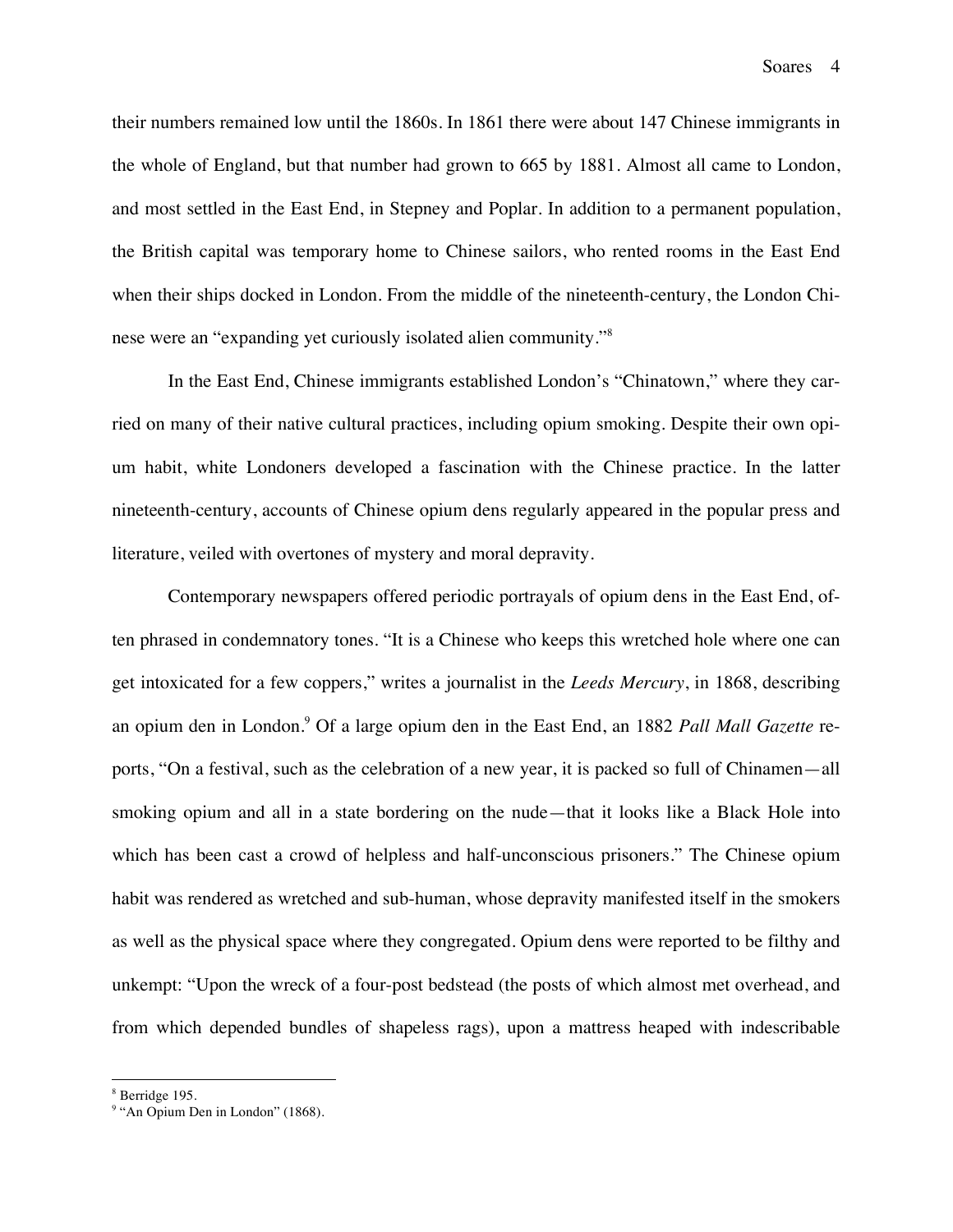Soares 5

clothes, lay, sprawling, a Lascar\* , dead-drunk with opium," writes Gustave Doré in his pilgrimage through London.<sup>10</sup> Such accounts in the popular press highlighted the indecency of the physical premises and the moral depravity of the opium habit.

But such portrayals pale in comparison to those present in contemporary literary works, whose authors, wielding artistic license, were free to conjure sensational depictions of the Victorian opium den. In literature, the opium den carried even stronger connotations of mystery, evil, and moral depravity. Wilde's description in *The Picture of Dorian Gray* is perhaps most famous, but the first notorious literary account of the opium den appeared in Charles Dickens' 1870 *The Mystery of Edwin Drood*. The tale of John Jasper, a choirmaster in love with his pupil, the novel deals with the disappearance of Edwin Drood, Jasper's nephew and his pupil's fiancé. Although Dickens died before finishing the novel, it is generally believed that Jasper murdered Edwin. Jasper's character—veiled in mystery—first appears in a New Court opium den, where he wakes up from an opium slumber to find himself among three other smokers: a Chinese man, a Southeast Asian sailor, and the woman who owns the den. Waking up, John "notices that the woman has opium smoked herself into a strange likeness of the Chinaman. His form of cheek, eye, and temple, and his color, are repeated in her. Said Chinaman convulsively wrestles with one of his many Gods, or Devils, perhaps, and snarls horribly. The Lascar laughs and dribbles at the mouth. The hostess is still."<sup>11</sup> With this eerie depiction of an opium den, Dickens veils Jasper's murderous character with mysterious overtones. The East End opium den, dark and grotesque, becomes a literary device associated with mystery and evil.

As if words did not suffice, illustrations often accompanied descriptions of the Victorian opium den. These images brought the dens to life—dark, mysterious, and grotesque. *The Mystery* 

<sup>\*</sup> A South-East Asian sailor.<br><sup>10</sup> Doré 147.<br><sup>11</sup> Dickens 2.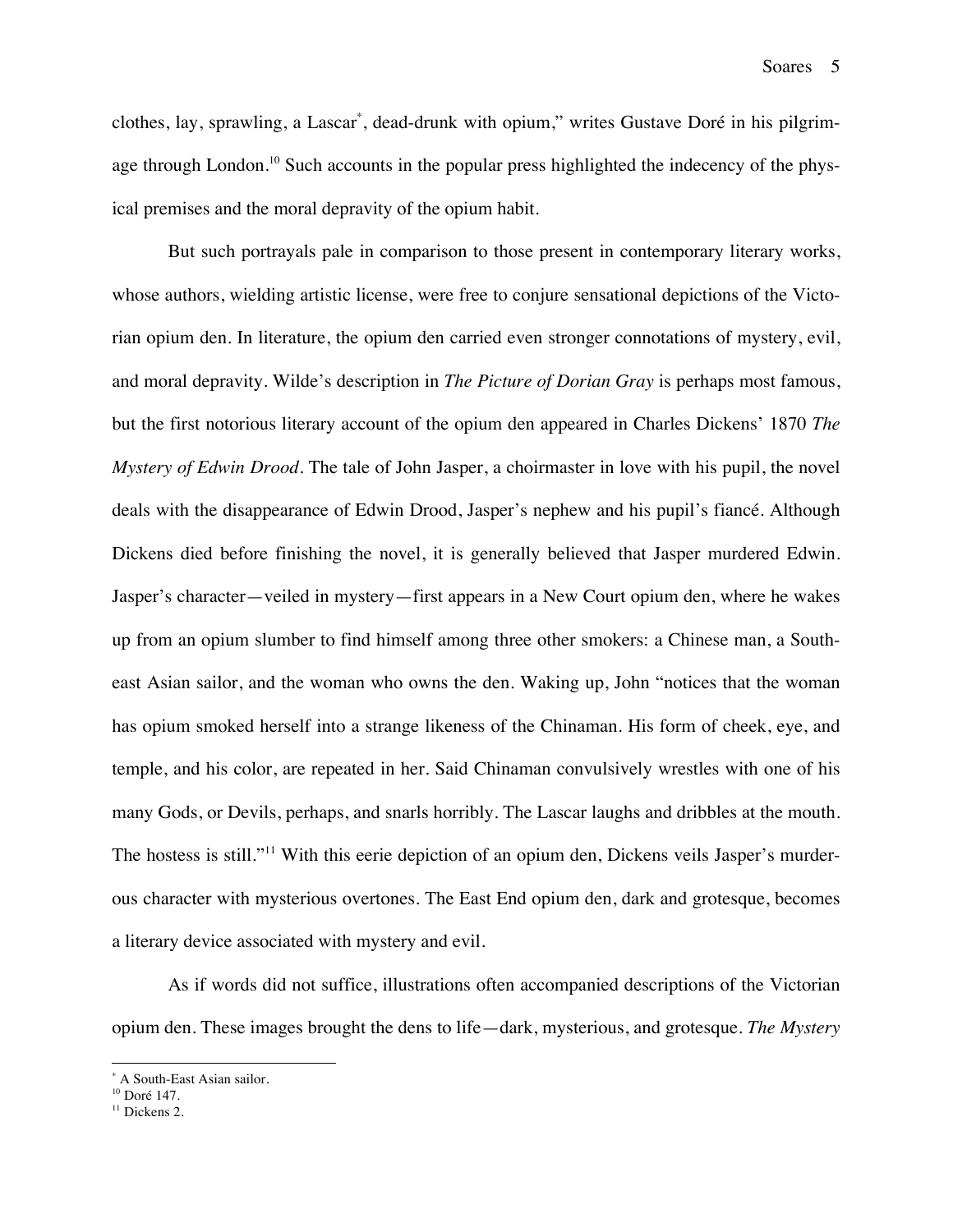*of Edwin Drood*, for example, features an illustration of Jasper's second and final visit to the opium den. Half-lying on bed, Jasper is sprawled corpse-like on a tattered mattress with his eyes closed and his mouth ghastly open. His haggard hostess kneels next to him and watches him sleep, a bony hand on his chest. The room is dark; only a candle lights up the scene from low angle, casting eerie shadows about the room. It is a sinister scene, drawn to create an air of mystery around the opium den. Another illustration, a sketch of an East End opium den that appeared in *The Graphic* in 1880, echoes many of these themes. The image, also dark and lit by a single candle, portrays a small, stifled room. Limbs, belonging to slumbering smokers, appear from the shadows, hardly distinguishable from the random cloths that cover their shoddy wooden beds. In the far left, a man lights a pipe. His face, barely visible in the dark, is somewhat frightening.

The reality of the Victorian opium den, however, was not as dark, as mysterious, as morally and bodily depraved as its reputation suggests. In their investigation of opium habit in nineteenth-century England, Virginia Berridge and Griffith Edwards (1981) found that the Victorian opium den was, in fact, a myth. They argue that opium dens were not dedicated establishments but existed, rather, wherever Chinese sailors and immigrants happened to congregate and smoke in their free time. Chinese boarding houses often prepared opium for smoking, but only thirteen such houses operated in the East End in the late nineteenth-century, and not all of them offered the service. Nor was the opium smoker so morally depraved as accounts would suggest. Berridge and Edwards find that "opium smoking was an aid to hard work, not a distraction from it, and smokers managed to combine their habit with a normal working existence." Rather than a pervasive evil, "opium smoking, along with gambling, was simply a relaxation enjoyed by many Chinese, and the rooms where it took place were something akin to a Chinese social club." The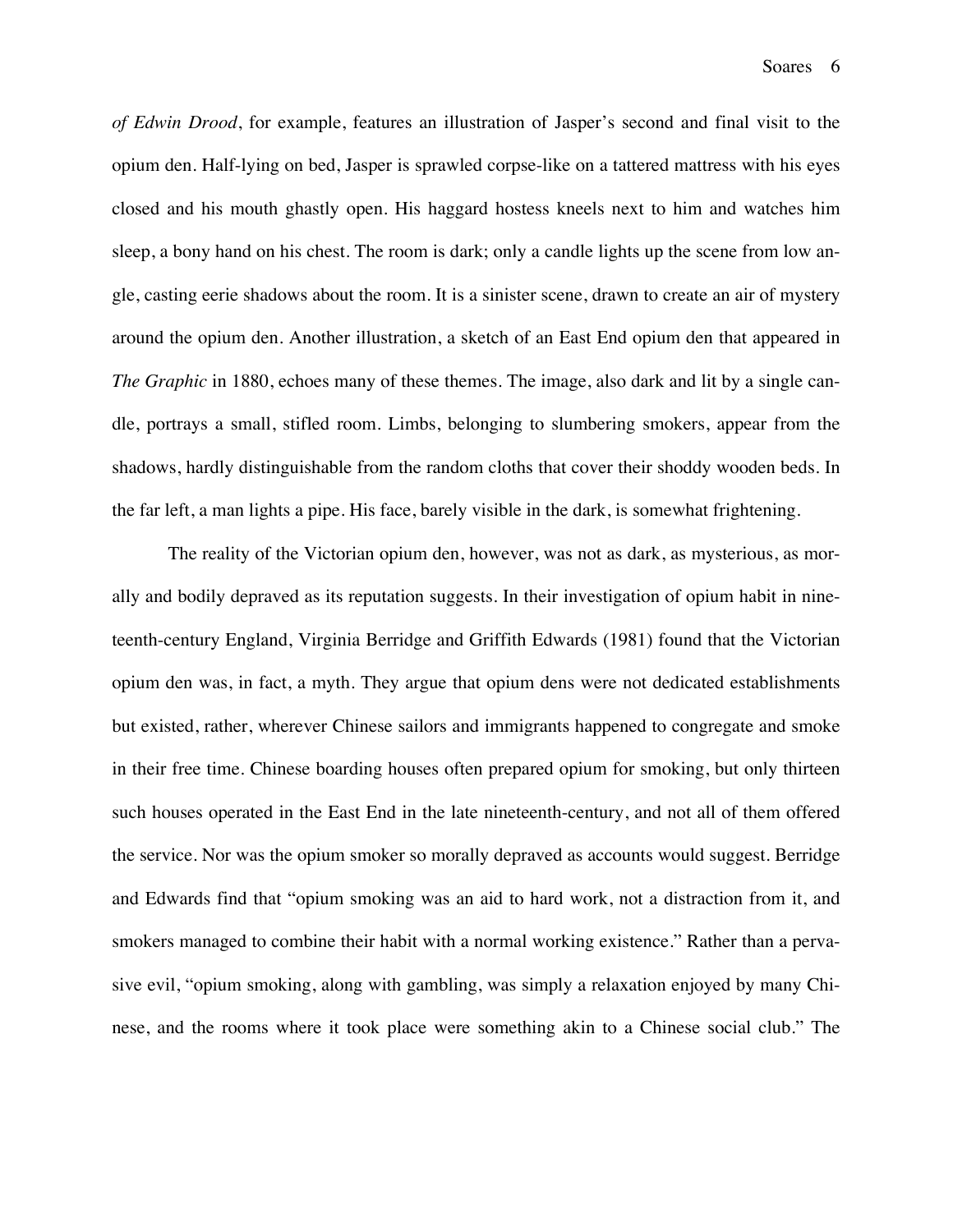Victorian opium den, as portrayed in contemporary fiction and popular press, did not exist.<sup>12</sup>

In fact, several contemporary voices support Berridge and Griffith's interpretation of nineteenth-century East End opium habit. "An alarm has been raise as to the increase of opium smoking in London," declared an 1883 article in *The Dundee Courier & Argus*. "As a matter of fact, the opium dens of the East End are fewer in number than they were some years ago, and are certainly not driving a more prosperous business."<sup>13</sup> The reporter went on to state that only four opium dens exist in the entire East End, a figure that also appeared in an 1882 article on the *Pall Mall Gazette*. Rather than pervasive and evil establishments, opium houses in Victorian London were relatively few in numbers. Nor were opium smokers so morally depraved. An 1864 article on the *Penny Illustrated* describes the habits of a Chinese man who owns an opium den:

Before you hastily form a judgment as to the wreck of vitality you think you see, learn that the old man is seventy-five years old, that he lives quite alone, and is his own housemaid, scullion, and cook; that he is diligent in his business, such as it is; rises daily at five a.m., and is celebrated throughout his dingy neighborhood for the energetic particularity with which he scrubs and washes pots, pans, and house, and for the scrupulous care wherewith he purchases and prepares his food.

As for his customers, "They are evidently of a respectable class of Chinamen; they are clean in their persons, and both socks and shirts are of commendable purity."14 The reporter finds that the opium smokers are pleasant and well kempt, rather than licentious and vice-ridden. But most importantly, nineteenth-century sources support Berridge and Griffith's argument that opium dens were, in fact, more fiction than fact: "Properly speaking, there is no such thing in London as an opium den in the sense of a place frequented for the purpose of indulgence in this very mild debauch. Chinamen smoke in their lodgings which are neither better nor worse than the average of

<sup>12</sup> Berridge 200-202.

<sup>&</sup>lt;sup>13</sup> "Opium Dens in London" (1883).

<sup>&</sup>lt;sup>14</sup> "A Chinese Opium-Smoking Den in London" (1864).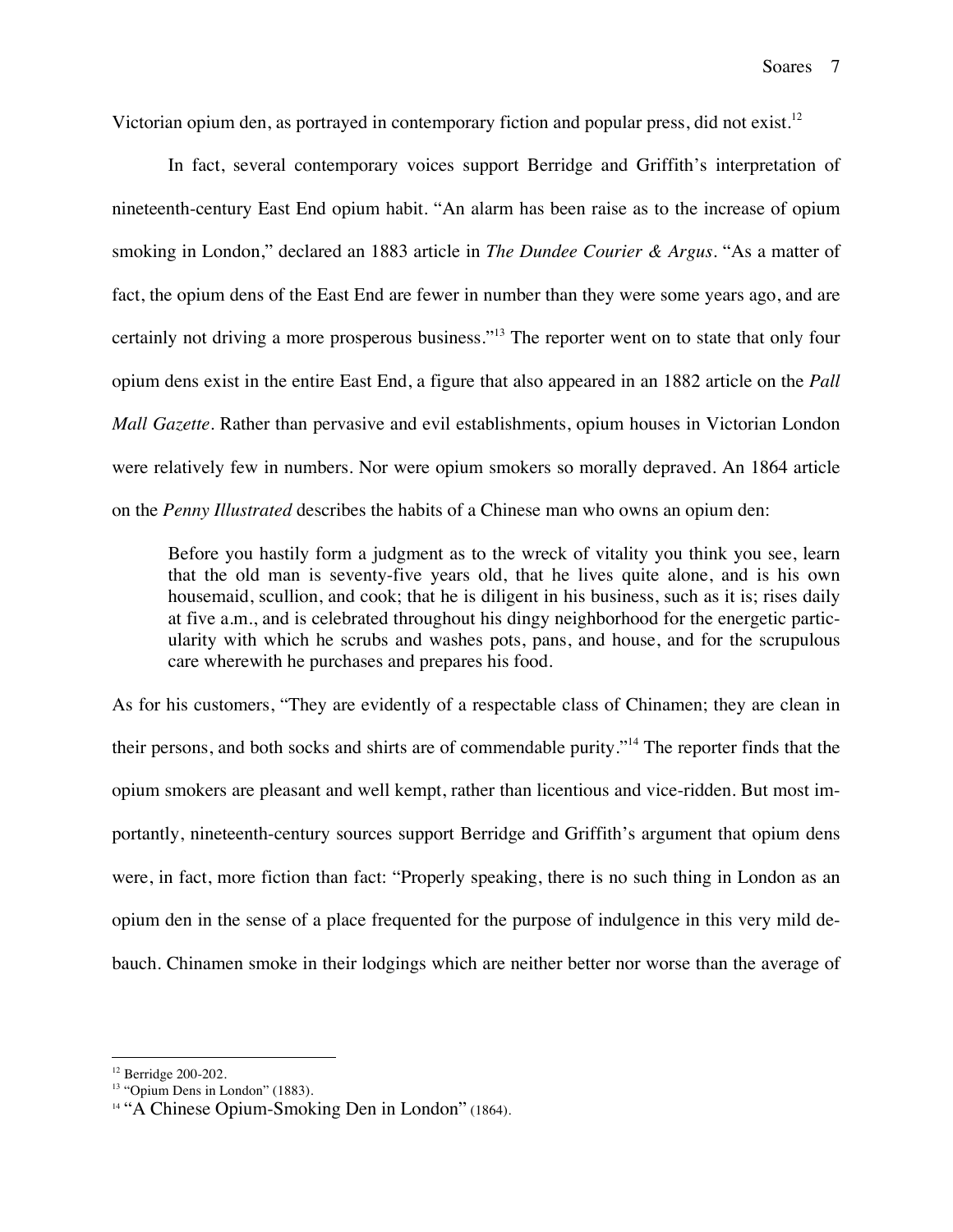such places," writes a reporter on the *Manchester Times* in 1891.<sup>15</sup>

Despite these balanced contemporary voices, however, the London public held onto sensational, fetishized conceptions of the Chinese opium habit and the East End opium den. In his 1901 social-scientific account of the East End, Sir Walter Besant writes, "Greatly to my disappointment, because when one goes to an opium den for the first time one expects a creeping of the flesh at least, the place was neither dreadful nor horrible."<sup>16</sup> There is a sense that the opium den which he describes, plain, clean, and safe, deviates from the norm—the filthy, mysterious, and depraved opium den of popular imagination. Thanks to literature and the popular press, this dark image of the Victorian opium den was etched into the public mind.

Given its pervasiveness, it is worth trying to understand how this conception of the London opium den came to be. To explain the disparity between reality and representation, Berridge and Edwards point to the anti-opium movement of the latter half of the nineteenth-century, which held that opium was a social evil, and denounced the British government for its export of Indian opium to China, arguing that the drug had corrupted Chinese society. The movement had little impact in its early years, but gained steam in 1874, when the Society for the Suppression of the Opium Trade was founded, and its journal, the *Friend of China*, began to disseminate the anti-opium message among the London elite and educated middle class. Most of its rhetoric was directed against the foreign habit: the anti-opium movement highlighted the evils of opium smoking in China, but expressed little concern for domestic opium use.<sup>17</sup>

According to Berridge and Edwards, the anti-opium movement eventually drew attention to the growing Chinese immigrant community. With the mounting influence of the anti-opium movement, concerns about the foreign habit raised questions about opium smoking at home and

<sup>15</sup> *Manchester Times* (1891).

<sup>&</sup>lt;sup>17</sup> Berridge 173-181.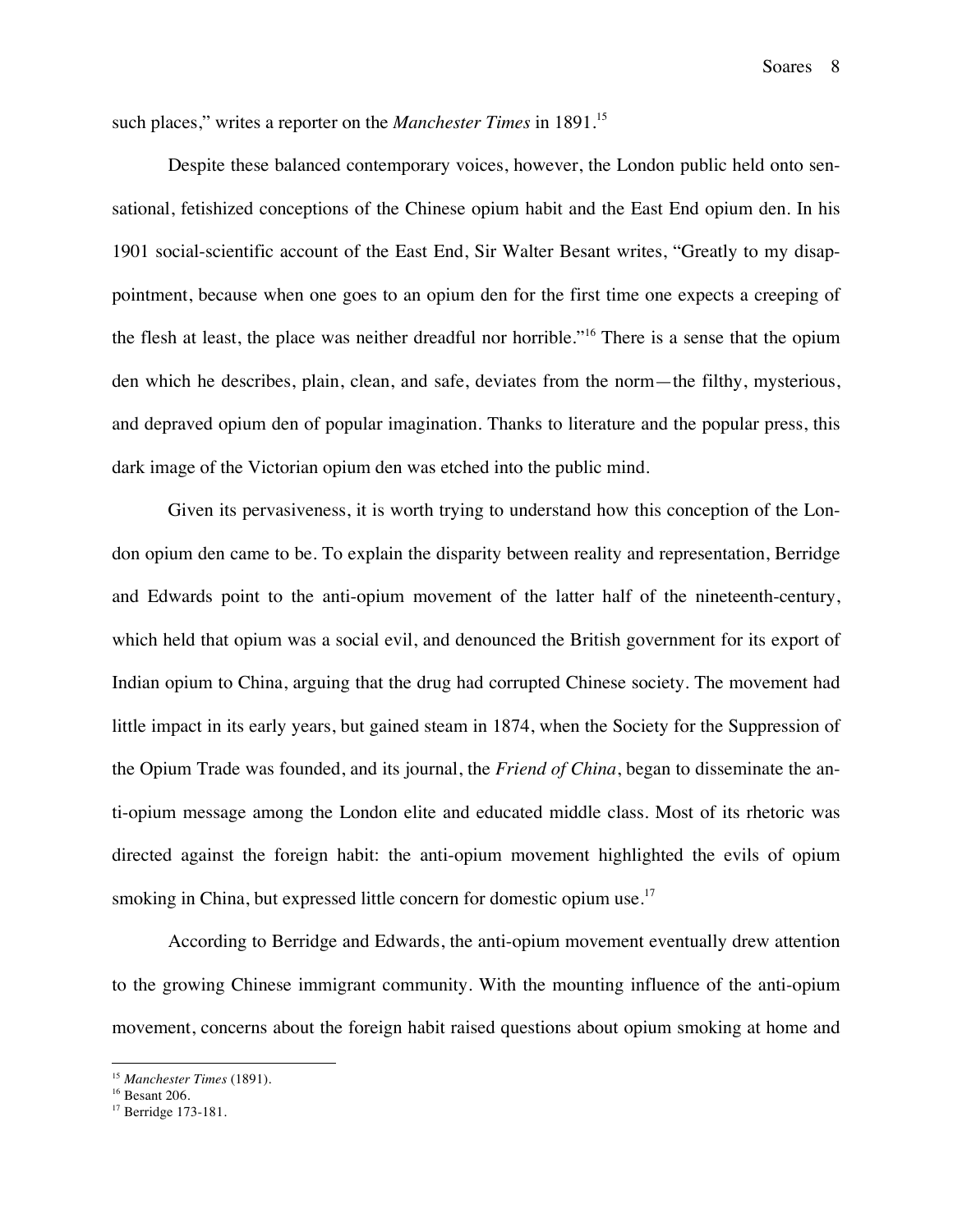pushed the East End Chinese community into the spotlight. Public interest in Chinese opium smoking, in turn, brought the habit into the pages of novels, newspapers, and social investigations, where the rhetoric of the anti-opium movement, which highlighted the social evils of the opium habit abroad, offered observers a condemnatory vocabulary with which to describe the Chinese habit. The drug, now famous for its evil effects on Chinese society, was morally condemned, and the places where it was consumed were portrayed as dens of inequity. The Victorian opium den, wreathed with connotations of moral and bodily filth, was born.<sup>18</sup>

### "Victorian Urban Exploration and the Fetishization of the East End"

But the London opium den also owes its sensational reputation to a Victorian tradition of urban exploration, which fetishized the East End and its inhabitants. For much of the nineteenthcentury, upper class males ventured into the streets of London and engaged in what J.D. Walkowitz (1992) calls "urban spectatorship:" the practice of experiencing the city as a participant observer. Urban exploration—journalistic, social-scientific, and purely voyeuristic—was always a prerogative of the Victorian upper class, but, starting in the mid-century, the urban explorer became more engaged, trying to record and explain the city's social problems. Beginning in the 1840s, urban observers ventured into the unexplored areas of the poorer London, where they found appalling living conditions.<sup>19</sup> The city, obsessed with money and power, was particularly oppressive to the poor and the powerless. Unemployment, or the uncertainty of employment, often forced Londoners to reside in the city's slums.<sup>20</sup> Venturing into these slums, more wellheeled urban explorers of the mid- and late-Victorian period chronicled the squalid conditions of the London poor.

 $18$  Berridge 195-200.<br> $19$  Walkowitz 15-19.

<sup>20</sup> Ackroyd 600-602.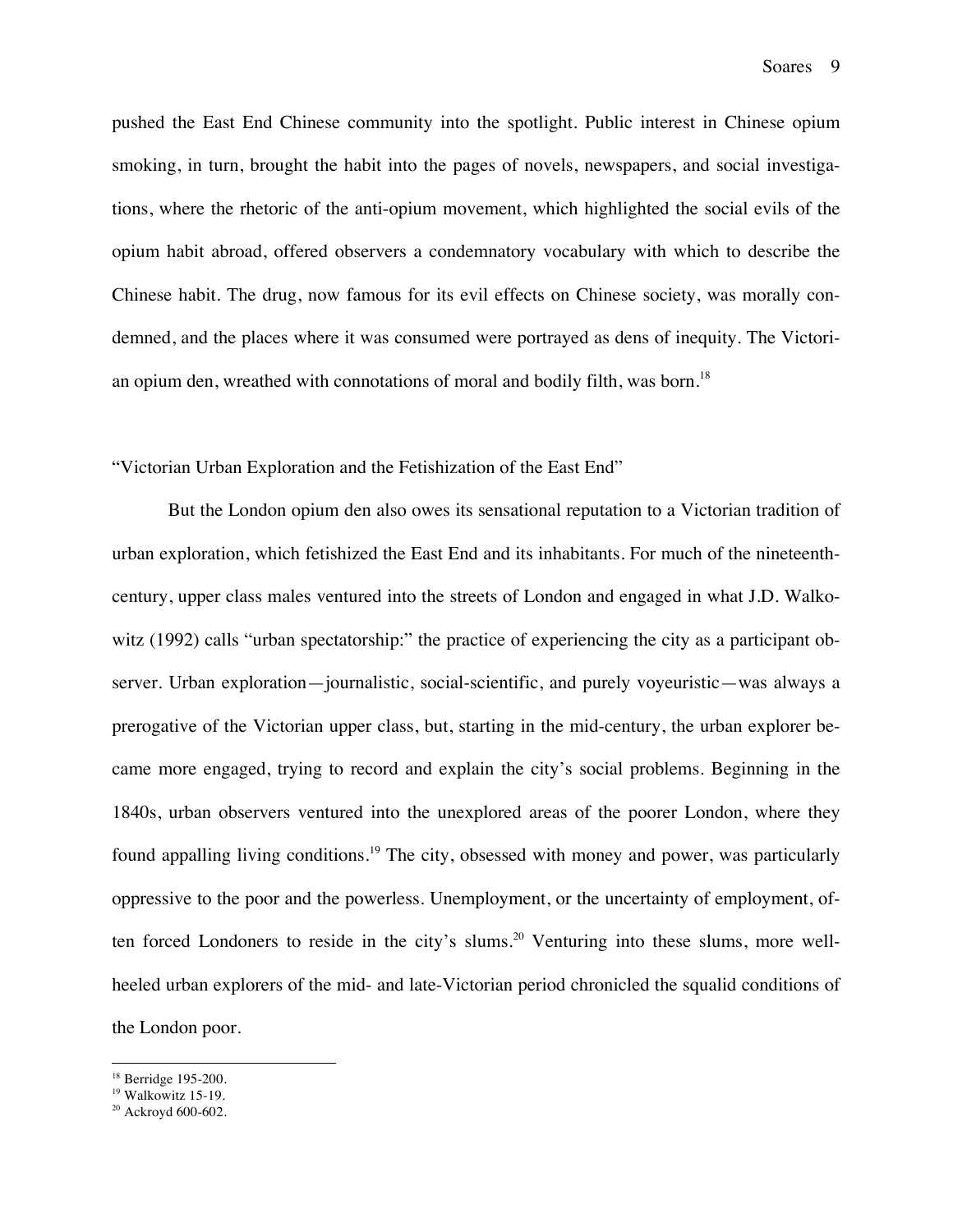The accounts that emerged from these explorations often adapted the language of empire, transforming "the territory of the London poor into an alien place, both exciting and dangerous."21 The poorer boroughs of city were described as a foreign land, a nation distinct from London itself. Future Prime Minister Benjamin Disraeli expounded that construct in his 1845 novel *Sybil,* which portrays the rich and the poor as

Two nations; between whom there is no intercourse and no sympathy; who are as ignorant of each other's habitats, thoughts, and feelings, as if they were dwellers in different zones, or inhabitants of different planets; who are formed by a different breeding, are fed by a different food, are ordered by different manners, and are not governed by the same  $\frac{\text{laws}}{\text{22}}$ 

The gulf between the rich and the poor is wide and transcends social status, splitting the two groups at a more fundamental level. Rather than mere social classes, rich and poor are fundamental identities, constituting two different peoples in Disraeli's views.

With Henry Mayhew's 1861 *London Labour and the London Poor*, these two distinct nations laid claim to London's physical space. Mayhew's study of London's lower classes divided the city between East and West, highlighting the differences between the two areas. The gulf between the rich and the poor, now anchored to the city's physical space, created a bifurcated framework for future urban spectators, who oriented their explorations of the city along a line drawn between East and West.<sup>23</sup>

The East-West dichotomy reinforced an imagined distance between the Western urban explorer and his Eastern subject. It allowed writers to play the role of anthropologists, observing the London poor as an entirely different species.<sup>24</sup> Mayhew himself assumed an anthropological stance, proposing that the city's lower classes comprised a distinct nomadic race: the "London

<sup>&</sup>lt;sup>21</sup> Walkowitz 18.<br><sup>22</sup> Disraeli 149.<br><sup>23</sup> Walkowitz 21.

<sup>24</sup> See Nord; Walkowitz 20.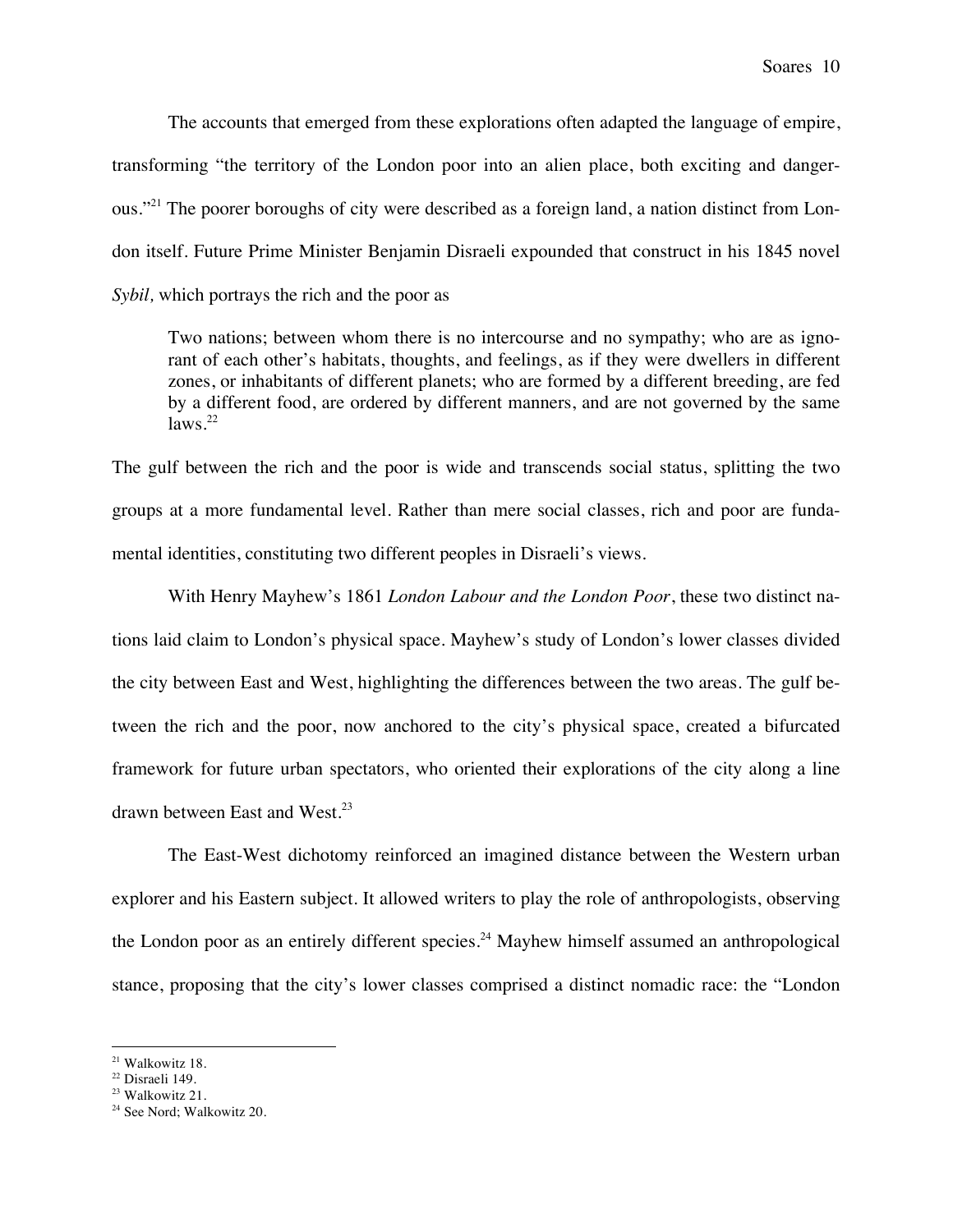street-folk." Specimens of street-folk had large heads and prominent jaws, and spoke a language of their own, an "English '*cuzecat'* or 'slang' as it is called." They could be distinguished from the civilized Londoner by their laziness, licentiousness, and heathenism, $25$  and, in those traits, they were not unlike the uncivilized tribes of Africa or Australia. American writer Jack London offered a similar account of the lower class Londoner in his 1903 *People of the Abyss*. "Another race has sprung up," he writes, "a street people."26 During his perambulations through the East End, London describes the people of the area as a "menagerie of garmented bipeds that looked something like humans and more like beasts," whose men reminded him of gorillas.<sup>27</sup> In London's view, the city's poor are a different species.

The East End's physical space, too, was described through the lens of anthropological research. "The streets and houses, alleys and courts, are their hunting grounds," writes Jack London. "As valley and mountain are to the natural savage, street and building are valley and mountain to them. The slum is their jungle, and they live and prey in the jungle."<sup>28</sup> London compares the uncharted territory of the East End to the dark, dense jungle, evoking connotations of savagery. If the city's poor were a different species, the East End was their natural habitat.

In these reports of the East End and its inhabitants, images once again brought words to life. Illustrations often accompanied documentary accounts of the East End and portrayed both people and physical space in a pseudo-anthropological, sensational light. Jack London's *People of the Abyss,* for example, features several photographs of sights from the East End. A portrait of Frying-Pan Alley, a street in Spitalfields, depicts a narrow street walled by tall three-story houses, where a handful of East End women stand about idly, some in the shadows at the corner of

<sup>&</sup>lt;sup>25</sup> Mayhew 2.<br><sup>26</sup> London 229.<br><sup>27</sup> London 284.

<sup>28</sup> London 285.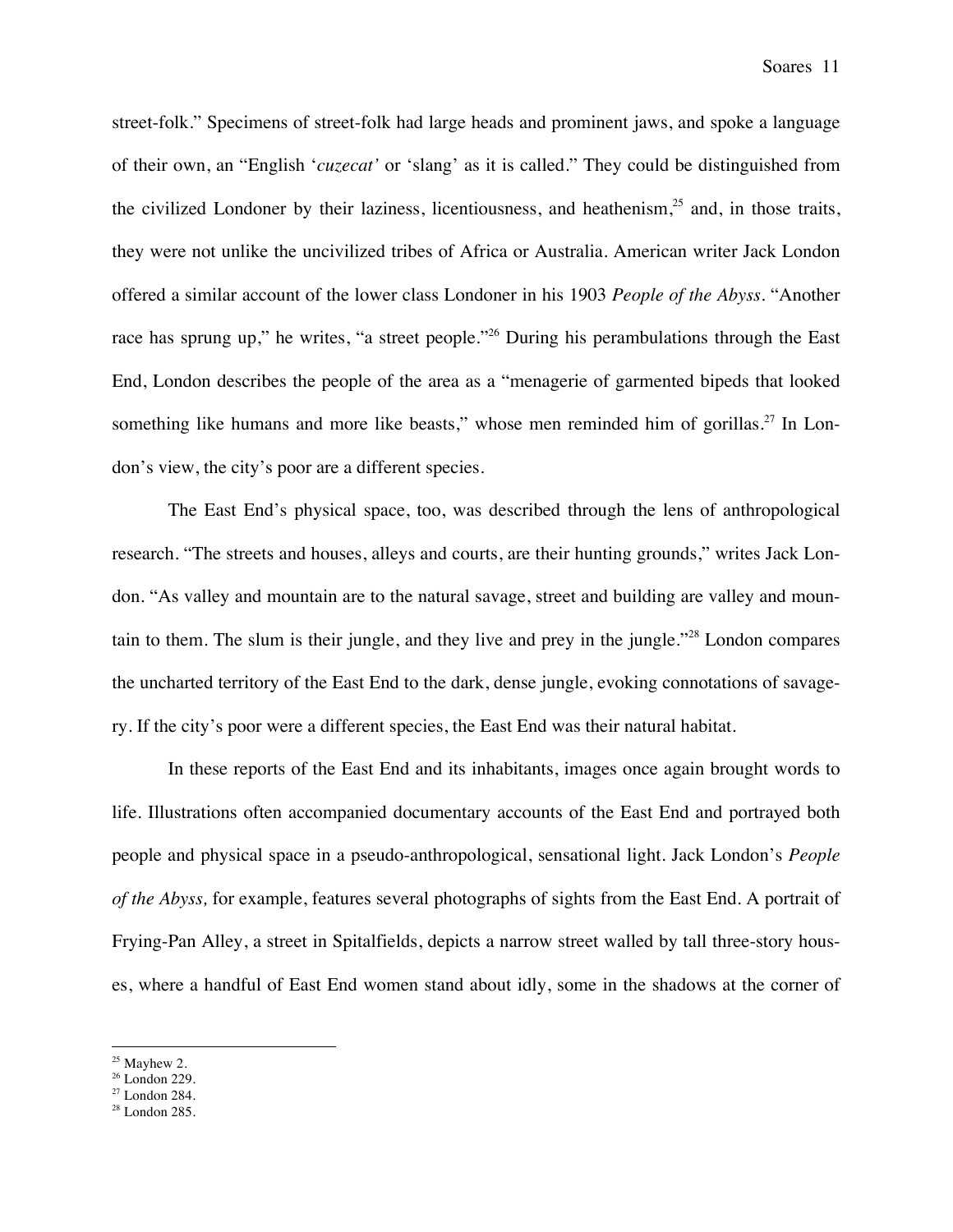the picture. Both buildings and people are unadorned, almost squalid, and the image's claustrophobic composition evokes a subtle parallel between the dense jungles of unexplored lands and the streets at the heart of the East End. Most importantly, the photograph carries a strong sense of anthropological distance, created in part by the three figures who stare at the camera. The photographer is a detached observer, documenting the habits and environment of a foreign people. The photograph, however, is not as sensational as a portrait of Bluegate Fields, in which Gustave Doré conjures an even darker portrayal of the East End. The image depicts a narrow, unpaved street, lined with dejected figures who are only barely human. The sky is hardly visible at the top of the frame, and it blends in with the tall houses that wall the street below. The image is haunting and claustrophobic. It presents a sub-human portrayal of the East End Londoner, and portrays his surroundings as a dark, unexplored territory.

By the second half of the nineteenth-century, then, Victorian urban explorers subscribed to a tradition of urban spectatorship that viewed the East End through the lens of anthropology and characterized the London lower classes as a different species. Both people and physical space appeared in the popular press in sensational terms, fetishized in the mind of the London public.

# "Urban Exploration and the Victorian Opium Den"

This Victorian tradition of urban exploration and fetishization of the East End, well established by the latter half of the nineteenth-century, played a central role in the popular conception of the Victorian opium den. While the anti-opium movement added a condemnatory rhetoric to portrayals of the opium habit, the enduring image of the East End opium house—dark, mysteri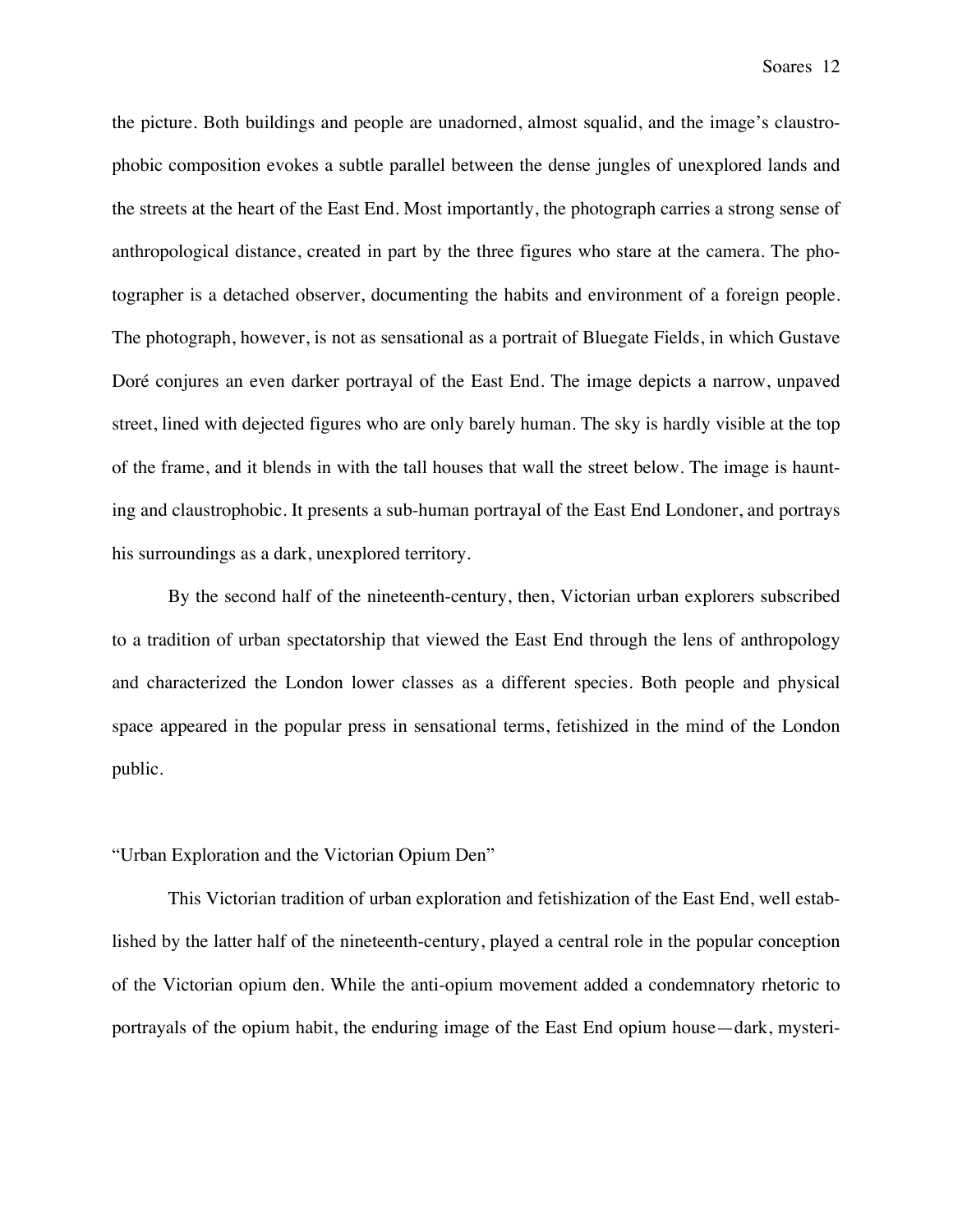ous, and depraved—owes much to a tradition of sensational, pseudo-anthropological urban exploration.

There is, first of all, a practical argument to be made: without a tradition of urban exploration—and the public interest in the East End which it fostered—no accounts of the East End opium den would exist. Many portrayals of the opium den came in newspaper series that explored the East End and other foreign parts of London. The *Daily News*, for example, published a series titled "Out of Season," which described the "out-of-the-way" aspects of London life. "One of the writer's most recent discoveries," it reported, "is a haunt of Chinese opium smokers in 'Palmer's-folly,' Ratcliff-Highway."29 Further, many curious, upper-class British gentlemen including, reportedly, the Prince of Wales—visited the East End opium dens, not to smoke but to observe.<sup>30</sup> To the urban observer, already interested in the East End, the Victorian opium den was another exotic oddity, worth exploring and recording.

But beyond this pragmatic argument, the tradition of Victorian urban exploration also provided the tone for accounts of the. Portrayals of the opium habit, for example, were shaped by cultural curiosity and anthropological distance. Contemporary accounts depicted opium smoking as a foreign custom, worthy of detailed documentation. In one journey, a group of urban explorers notices "a peculiar smell of burning, the aroma from which is not unpleasant. Following this odd scent, and half recognizing the drug from which it comes, we push at a half-open front door…"<sup>31</sup> Venturing deep into the East End, the Victorian urban explorer now follows, curious, the enticing scent of opium, which draws him into the heart of darkness that was the opium den. An account of a journey into Africa or South-East Asia could easily contain a similar description.

<sup>29</sup> "A Chinese Opium-Smoking Den in London" (1864).

<sup>&</sup>lt;sup>30</sup> "Opium Dens in London" (1883) and "Summary of this Morning's News" (1874).

<sup>&</sup>lt;sup>31</sup> "A Chinese Opium-Smoking Den in London" (1864).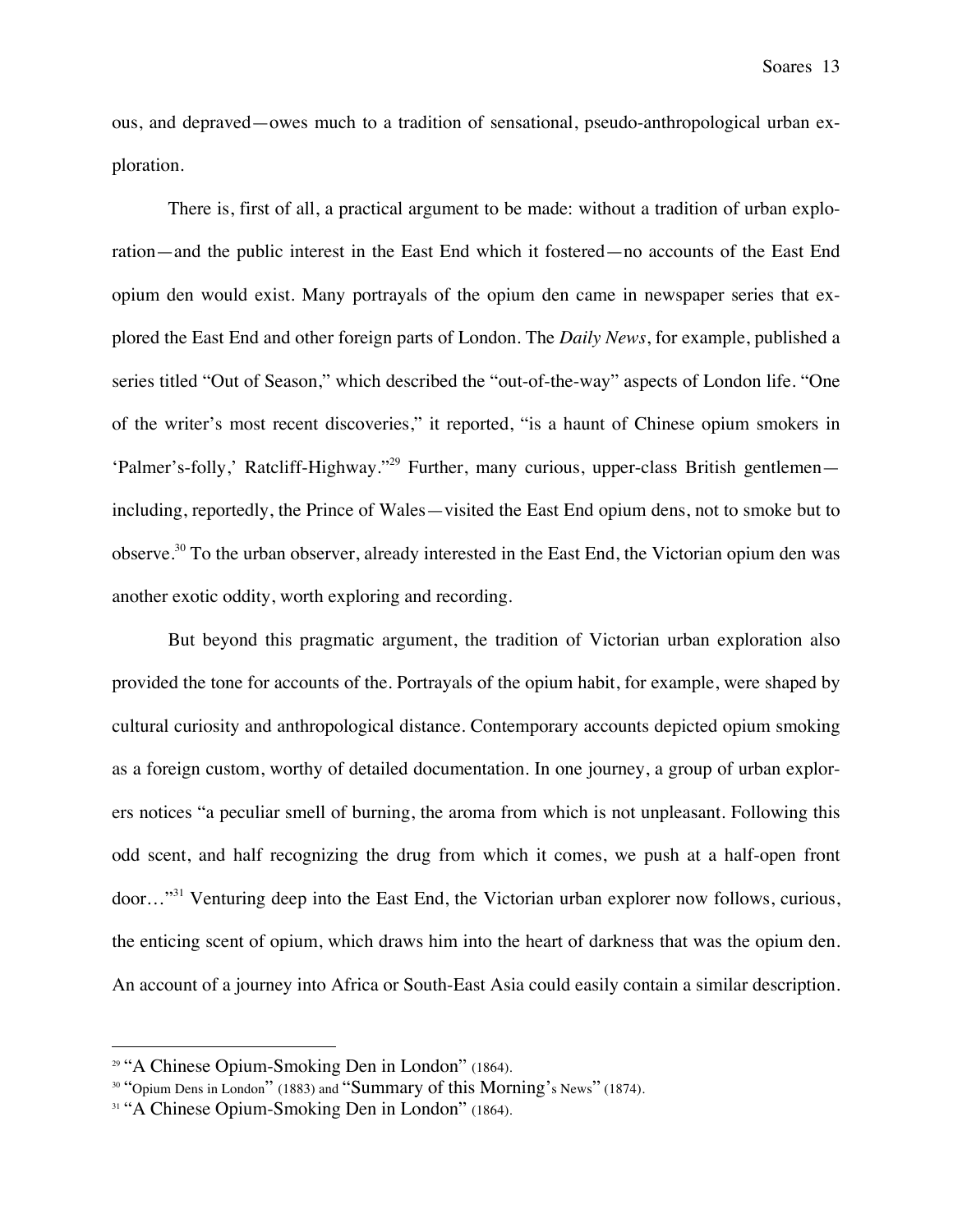Such account reveals a cultural gulf between the observer and the observed, which fosters cultural curiosity.

Like Mayhew's East End Londoners, the Victorian opium smoker is a distant other, described with the same callousness with which an explorer would describe an African tribesman. Finding a female opium smoker in a stifled room, a reporter for *The Leeds Mercury* opens a window, and "fresh air inundates the room, rousing up the sorceress who gives vent to a volley of complaints in an unintelligible jargon. A shilling flung on the unclean couch mollifies the old woman, who opens her eyes to their full extent by a superhuman effort. She seizes the coin with her long bony fingers and contemplates it with delight."<sup>32</sup> The urban spectator describes the woman as a savage, who speaks an incomprehensible tongue and reacts to the coin as if it were some mysterious, foreign object. In the same vein, an 1891 edition of *Reynolds's Paper* reports, "The third [occupant of the den] was a partly-naked Malay, of decidedly evil aspect, who shrank back on my entrance, and coiled himself up in the recesses of a dark corner, where he lay furtively watching me very much in the same way in which the prisoned pythons in a serpent house watch the visitors who come to tap at the glass of their cages."<sup>33</sup> In this account, the opium smoker ceases to be a savage and becomes a beast, described as a frightened, dangerous animal. An 1882 issue of the *Pall Mall Gazette* is even more explicit: "The look of the wild beast seems to become more pronounce than ever as [the opium smokers] lie thus, with the feeble light of the lamp falling in patches of their dark faces."<sup>34</sup> A sense of cultural curiosity, consistent with the tradition of Victorian urban exploration, permeates these accounts of the East End opium den, as the opium smoker is portrayed as an odd, exotic other. Cultural distance stands between the ob-

<sup>&</sup>lt;sup>32</sup> "An Opium Den in London" (1868).

<sup>33</sup> *Reynolds's Paper* (1891).

 $34$  "A London Opium Den" (1882).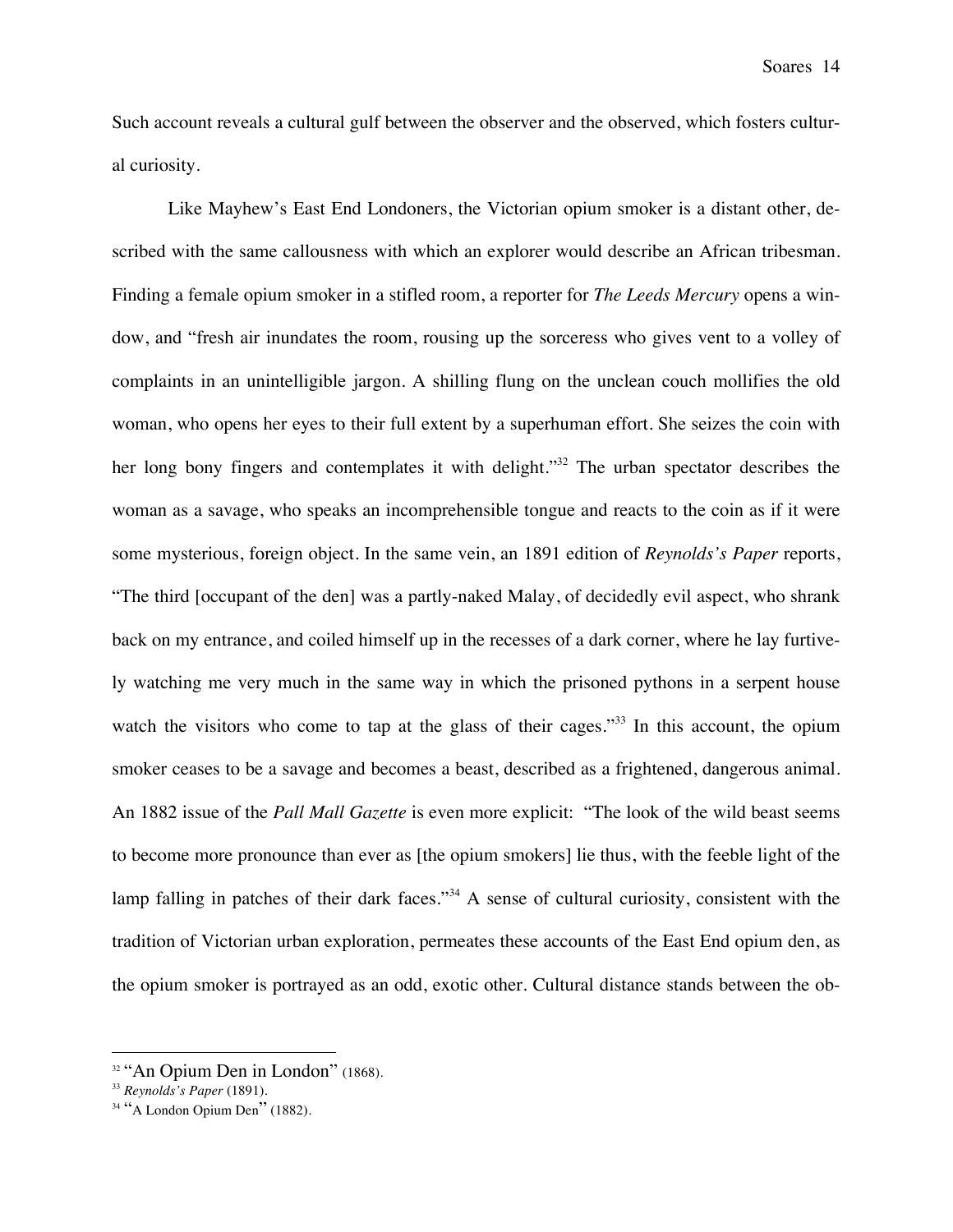server and the observed, allowing the urban explorer to create a sensationalized account of his subjects.

Anthropological distance extended, too, to the opium house's physical space, which was reduced to the habitat of the opium-smoking other. Reporting on one opium den, the *Pall Mall Gazette* commented, "Not altogether without reason is it usually spoken of as 'a den.' Certainly there is more of the look of the wild beast than of the human being about the swart Lascars who glide up or down the staircase." If the opium smoker is a beast, then the places where they smoked were the dens of animals.

Finally, anthropological distance left its mark on graphic representations of the Victorian opium den. Once again, images supported words, as illustrations of the opium den reflected the urban explorer's cultural curiosity and relegate the opium smoker to the position of an anthropological other. One depiction of the East End opium den appeared in Doré's *Pilgrimage*. It documented the curious, foreign habit of opium smoking with a measure of anthropological distance, portraying an Asian figure lying on a bed and holding an opium pipe while an urban explorer looks on. There is a surreal sense to the scene: the opium smoker is androgynous and does not seem altogether human; its hands are claw-like, and its body is shapeless under a long robe. The artist emphasizes the situation's otherness with exotic adornments, including a canteen and knife which hang on the wall and while an amphora lies on the bed. In the top right, a black cat watches the scene. The urban explorer's presence in the scene highlights the cultural distance between observer and observed, as he curiously watches the opium smoker. Another illustration, appearing on the *Penny Illustrated Paper*, articulated the cultural otherness of the opium habit in terms of its Chinese heritage. At the image's center two Chinese men lie on a bed, while a sitting woman watches on from the frame's right. The artist portrays his characters as distinctly Chinese: the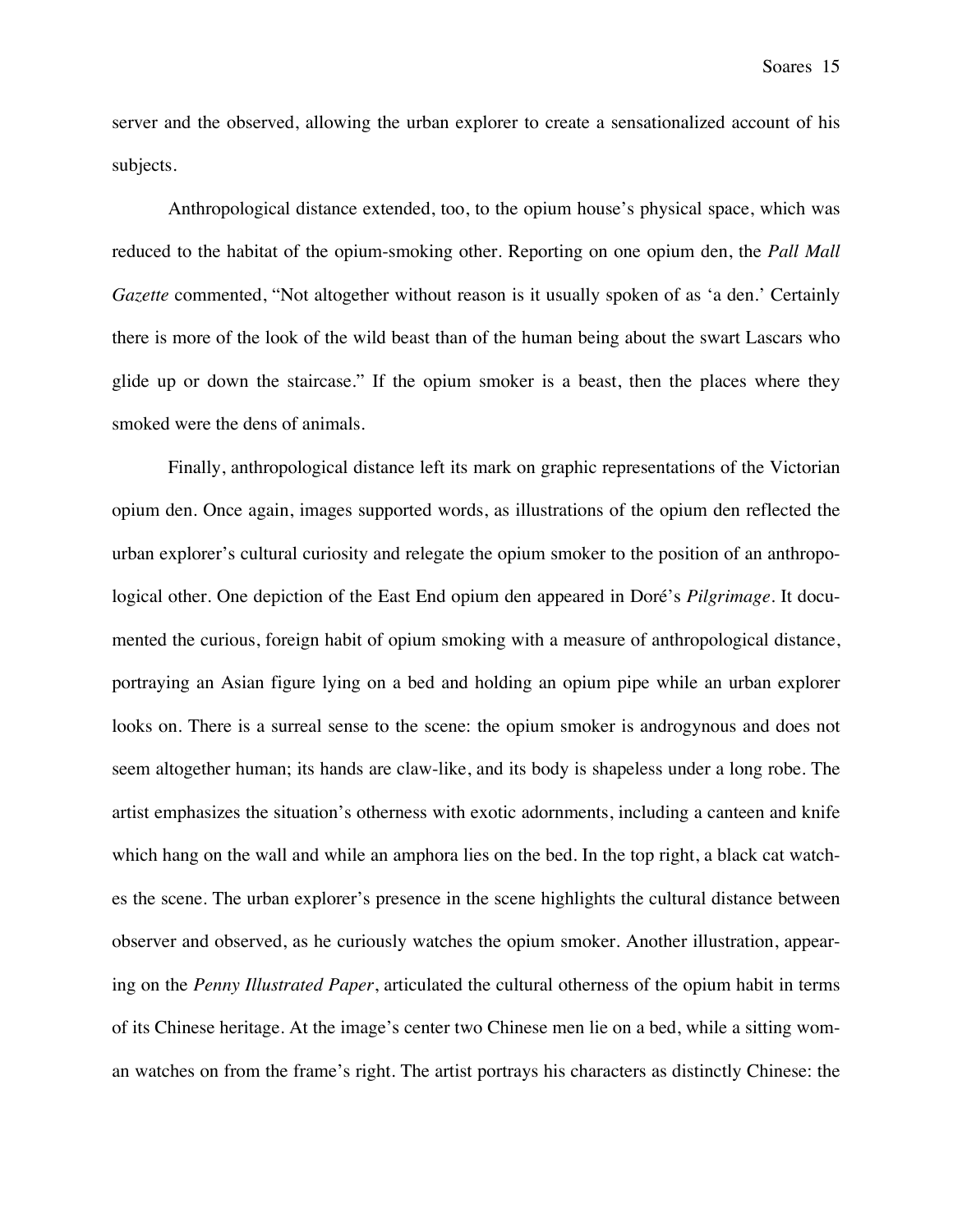woman holds an oriental fan while one man keeps his hair in a long, thin braid, typical for nineteenth century Chinese men. Chinese characters hang prominently on the wall, while a series of curious instruments rest on a table to the frame's left. The illustration accompanies an account of a London opium den, but it could just as easily portray a scene from Shanghai. Highlighting the Chinese aspect of the opium den, the image carries obvious overtones of cultural distance and foreign otherness.

#### Conclusion

#### In *Orientalism*, Edward Said writes,

As both geographical and cultural entities—to say nothing of historical entities—such locales, regions, geographical sectors as "Orient" and "Occident" are man-made. Therefore as much as the West itself, the Orient is an idea that has a history and a tradition of thought, imagery, and vocabulary that have given it reality and presence in and for the West. The two geographical entities thus support and to an extent reflect each other.

He goes on to argue that the Orient is a misguided Western construct, a constellation of misconceptions, which influences Western attitudes towards the non-Western other. Beneath Said's argument lies a powerful idea: we define the other in opposition to ourselves and cast them in a foreign, often sensational light.

For the Victorian upper class Londoner, the Orient—the foreign other—lived in the East End. To the urban observer, the poor Londoner was a race a part, a specimen of a different species, comparable to the savages of unexplored lands. This imagined distance between observer and observed established an approach to urban exploration that fetishized the London poor, presenting them in sensational terms. Documentary accounts of the East End offered a sensational portrayal of its inhabitants, describing them alternatively as beasts, uncivilized savages, and members of a sub-human race. Their living places, too, became subjects of anthropological re-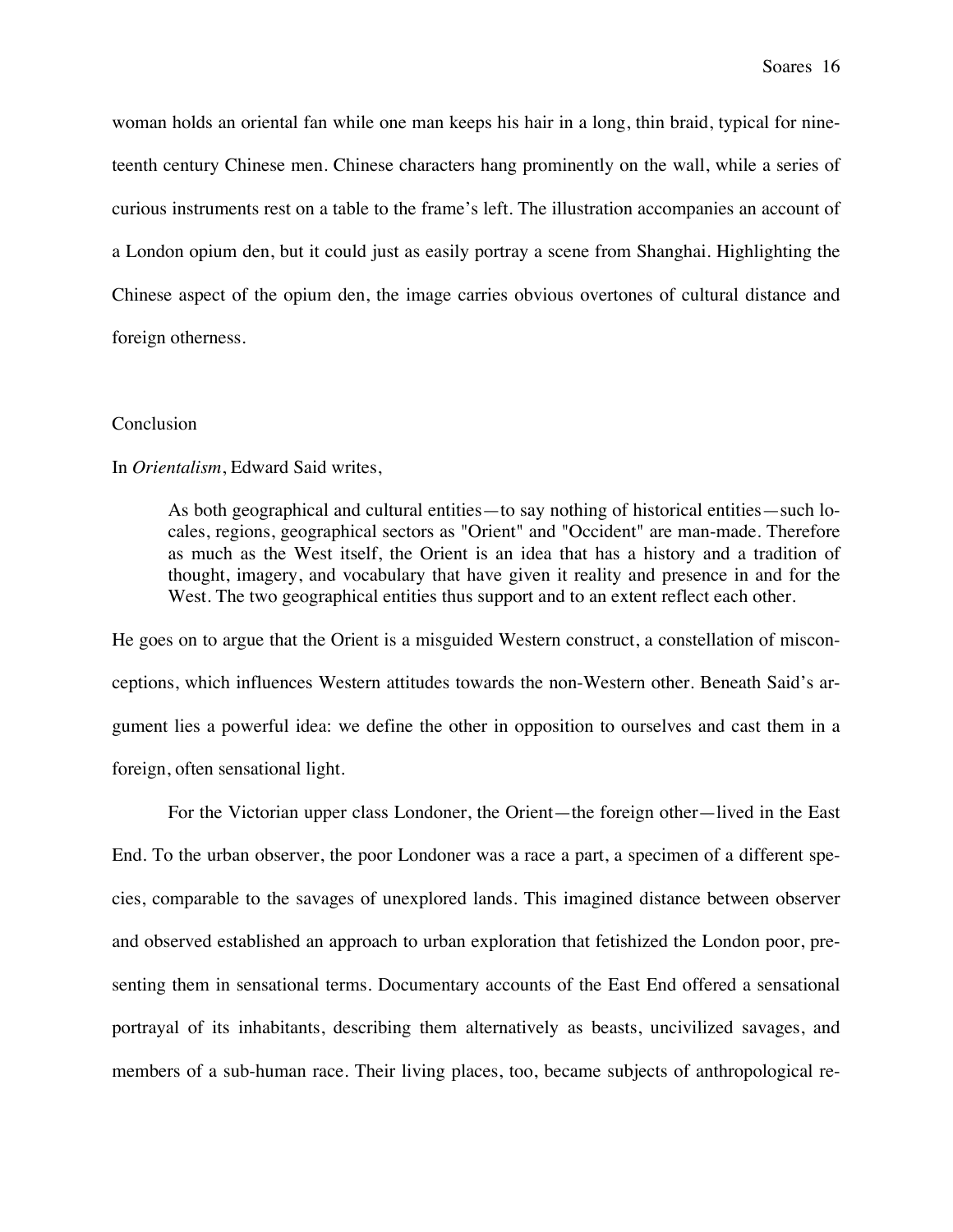search, as urban observers compared the East End to unexplored, distant lands, similar to the "wilds of Australia" and "the islands of the South Seas."<sup>35</sup>

Towards the end of the nineteenth century, urban explorers turned their pseudoanthropological lenses towards the East End opium den. Owing much to the tradition of urban spectatorship that had fetishized the poor Londoner and their living spaces, accounts of the Victorian opium den maintained a distance between observer and observed that allowed for foreign and sensationalized portrayal of opium smokers, their habit, and the places where they smoked. From this tradition of urban exploration was born the image of the opium den that survives to this day—dark, grotesque and mysterious.

<sup>35</sup> Acrkoyd 602.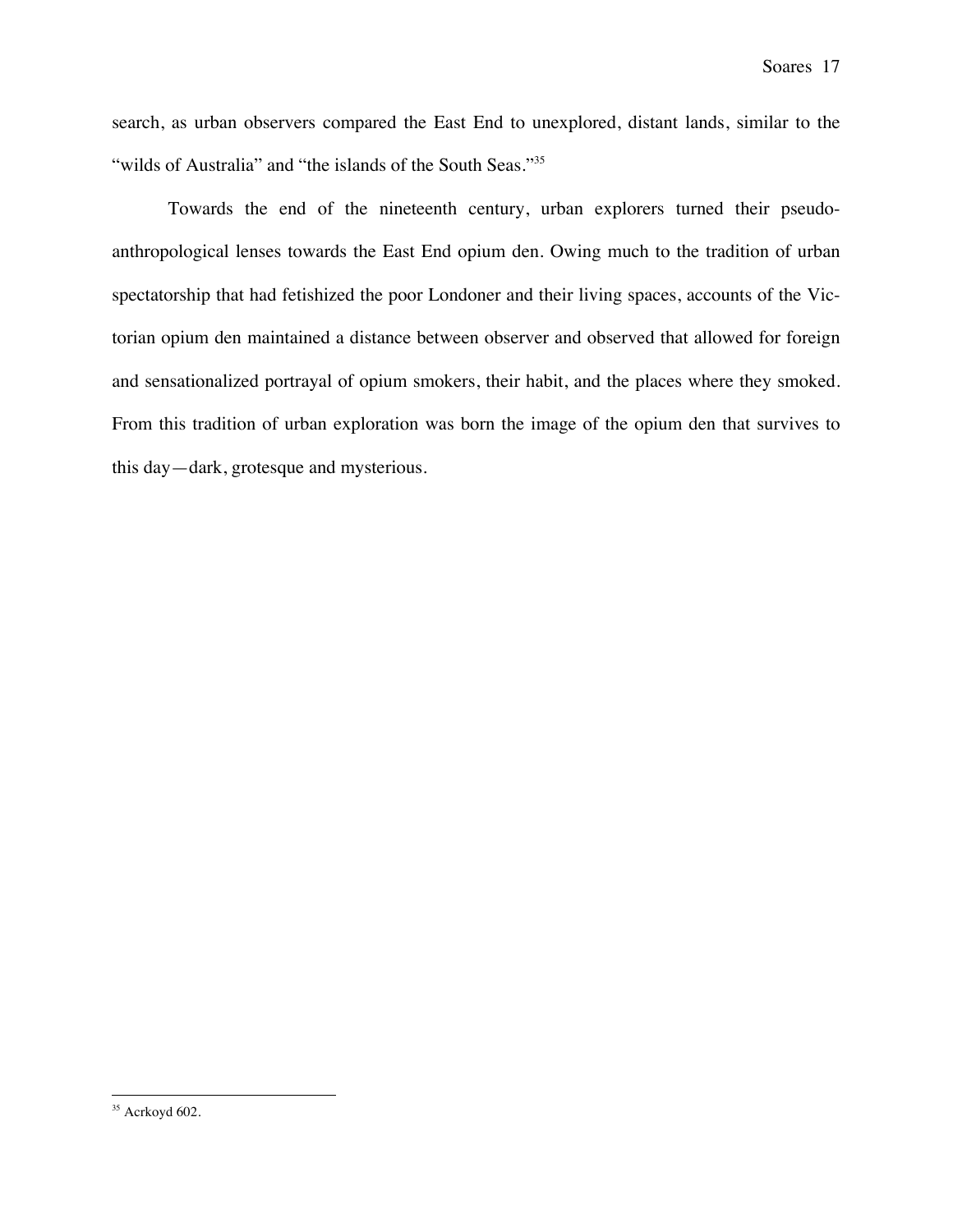# **Bibliography**

## Contemporary Sources

- "A Chinese Opium-Smoking Den in London," *The Penny Illustrated Paper* (London, England), Saturday, September 10, 1864; pg. 165; Issue 154.
- "A London Opium Den," *The Pall Mall Gazette* (London, England), Thursday, August 17, 1882; Issue 5449.
- "An Opium Den in London," *The Leeds Mercury* (Leeds, England), Monday, April 27, 1868; Issue 9372.
- Beames, Thomas, *The Rookeries of London: Past, Present, and Prospective* (London: Thomas Bosworth, 1852).
- Besant, Walter, *East London* (New York: The Century Co., 1901).
- Dickens, Charles, *The Mystery Of Edwin Drood* (London: Chapman and Hall, 1870).
- Disraeli, Benjamin, *Sybil* (London: Henry Colburn, 1854).
- Doré, Gustave and Blanchard Jerrold, *London: A Pilgrimage* (London: Grant & Co, 1872).

London, Jack, *The People of the Abyss* (London: Macmillan & Co, 1904).

- *Manchester Times* (Manchester, England), Friday, May 8, 1891.
- Mayhew, Henry, *London Labour and the London Poor* (New York: Harper & Brothers, 1851).
- "Opium Dens in London," *The Dundee Courier & Argus* (Dundee, Scotland), Wednesday, September 05, 1883; Issue 9404.
- *Reynolds's Newspaper* (London, England), Sunday, June 21, 1891; Issue 2132.
- "Summary of this Morning's News," *The Pall Mall Gazette* (London, England), Wednesday, February 25, 1874; Issue 2817.
- Wilde, Oscar, *The Picture of Dorian Gray* (London: Ward, Lock, and Company, 1891).

## Secondary Sources

Ackroyd, Peter, *London: The Biography* (London, Anchor: 2003).

Berridge, Virginia and Griffith Edwards, *Opium and the People: Opiate Use in Nineteenth-Century England* (New Haven: Yale University Press, 1987).